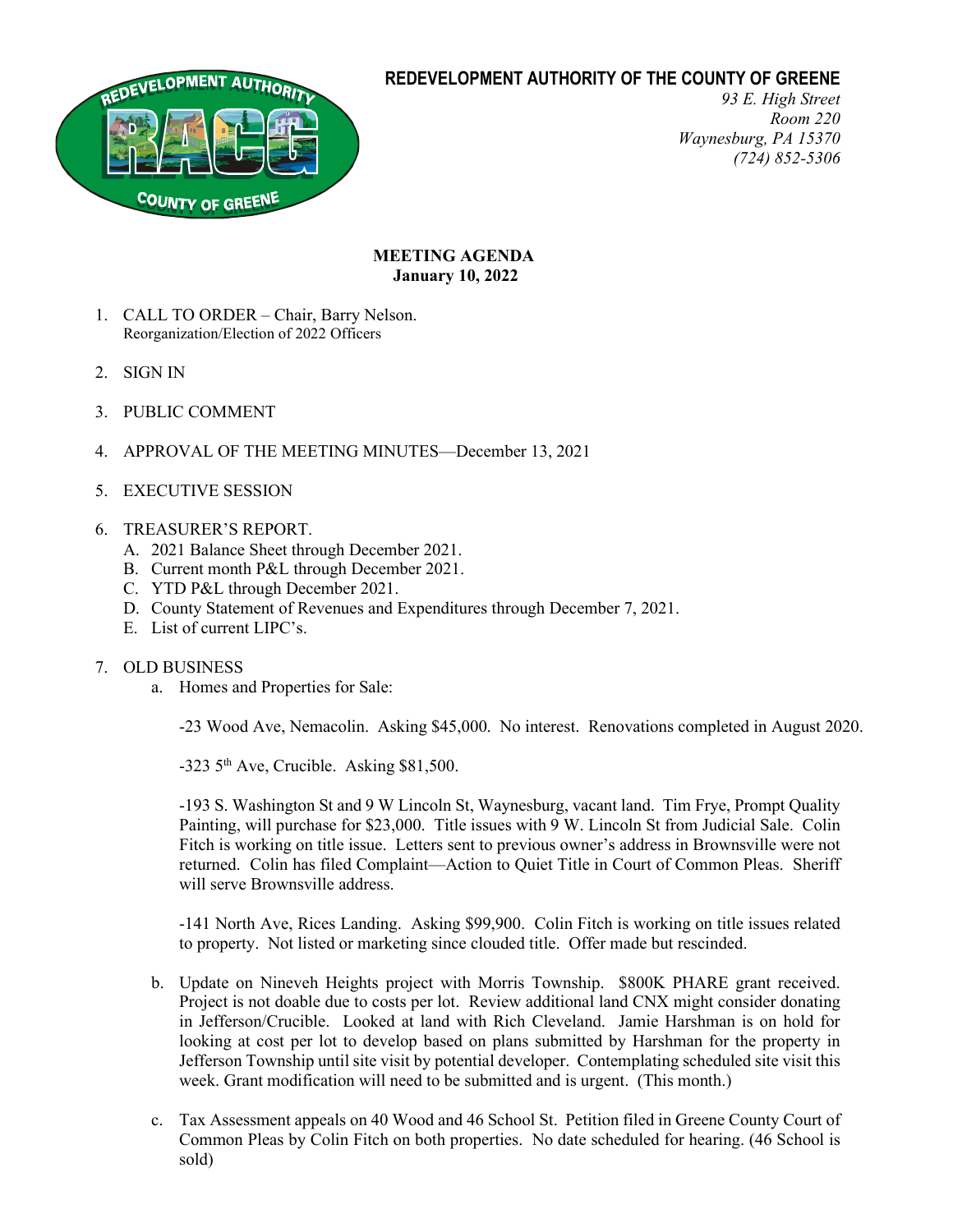- d. Two modular homes for Rogersville are in place. Work on inside in progress. Electric, water and sewer are hooked up. An oversize detached 1-car garage will be built for each home.
- e. Review of homes in rehab inventory:
	- 1. 64 Diaz, 17 Wood, Nemacolin.
	- 2. 124 2nd St, Clarksville (Pitt Gas).
	- 3. 82 C St, Clarksville (GI Town).  $\frac{1}{2}$  of duplex. Other  $\frac{1}{2}$  is rented.
	- 4. 295 5th Ave, Crucible (Tim Guesman doing sweat equity on some repairs. Tim's desire is to purchase home from RDA.) Need to establish time table.
	- 5. 363 Nazer St, Waynesburg. New roof put on home. Contract signed with Gaskill Contracting. Working on inside, kitchen delivered 12-14-21.
- f. Title issues from properties purchased at Judicial Sales are being addressed: 47 School St, 114 Bliss Ave, 141 North Ave, 9 W. Lincoln St. List of properties for Colin Fitch to search.
- g. Update on summary George Scull prepared on RDA activities since its inception.
- h. Update on donation of 154 W. Greene St, Waynesburg from John and Kathy McNay. Deed recorded by RDA on December 8 and closed December 9 with Trakken Properties, LLC. Sold \$10,000; Date: 12-9-2021

#### 8. NEW BUSINESS

- a. Review LIPCs expiring this calendar year: Chuck Kokoska and Donna Nelson. They are working on mortgage application.
- b. Title issues with 46 School St cleared up and closed on sale November 24. See Colin Fitch's letter regarding title issue with 47 School St which is a vacant lot. Intent to sell to owners of 46 School St. when title cleared.
- c. Peggy Walker is interested in purchasing 23 Wood St, Nemacolin. The Board suggested an LIPC contract for 3 years at \$550/month. Contacted Peggy and she is able to make that monthly payment.
- d. Melissa Haught is interested in purchasing 363 Nazer St, Waynesburg once it is rehabbed. Would need to be through a long-term Land Contract. Contacted Melissa and let her know once the renovations are complete, a market analysis will be conducted and a price will be established.
- e. 126 A St, Clarksville, Scott & Faith Hoy. Repairs and updated Sales Agreement required for USDA loan approval. Repairs submitted to USDA. Closing scheduled for January 21, 2022 in Fitch's office.
- f. Ethics Statements to be completed for 2021.
- g. Director act as Executing Agent on behalf of RDA. Need resolution.
- h. Lower Ten Mile Joint Sewer Authority Price increase per month.

#### 9. DIRECTOR'S REPORT

- a. Update on Steve Salisbury. No update.
- b. Finances. Need to sell house(s). Ten LIPCs in place (1880 Jefferson Rd, 333 Steele Hill Rd, 63- 64 C St, 323 3<sup>rd</sup> St, 190 March Ave, 40 Wood, 215 2<sup>nd</sup> St, 401 N Market St; and rentals of 295 5<sup>th</sup> Ave, Crucible; 126 Fairview Ave, Jefferson; 81 C St, Clarksville; 33 A St, Clarksville. Nemacolin home-owner repair payments also.